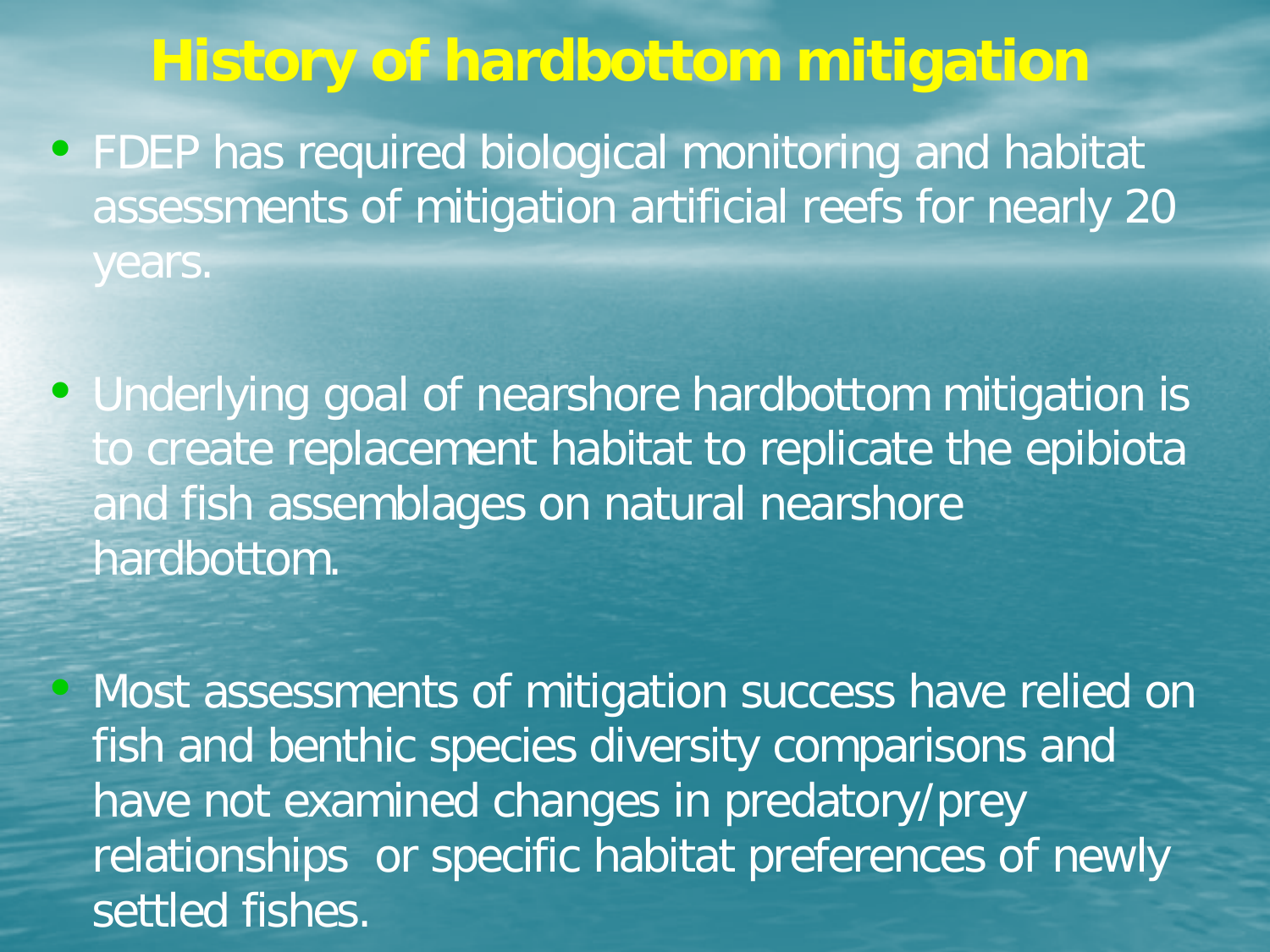## **Summary of mitigation differences between FDEP and USACE**

- FDEP requirements for hardbottom mitigation are based on water depth and similar vertical relief/hardbottom exposure to impacted natural hardbottom.
- USACE has previously required compensatory mitigation with the condition of persistent exposure during the summer months. This translates into construction of artificial reefs in deeper water and slightly further offshore than impacted nearshore hardbottom.

• Example- Phipps Ocean Park. FDEP required construction of 3.1 acre artificial reef in waters of 5 to 12 ft. In addition to the 3.1 acre mitigation reef, USACE required construction of a 0.8 acre artificial reef in waters depths between 15 and 25 ft.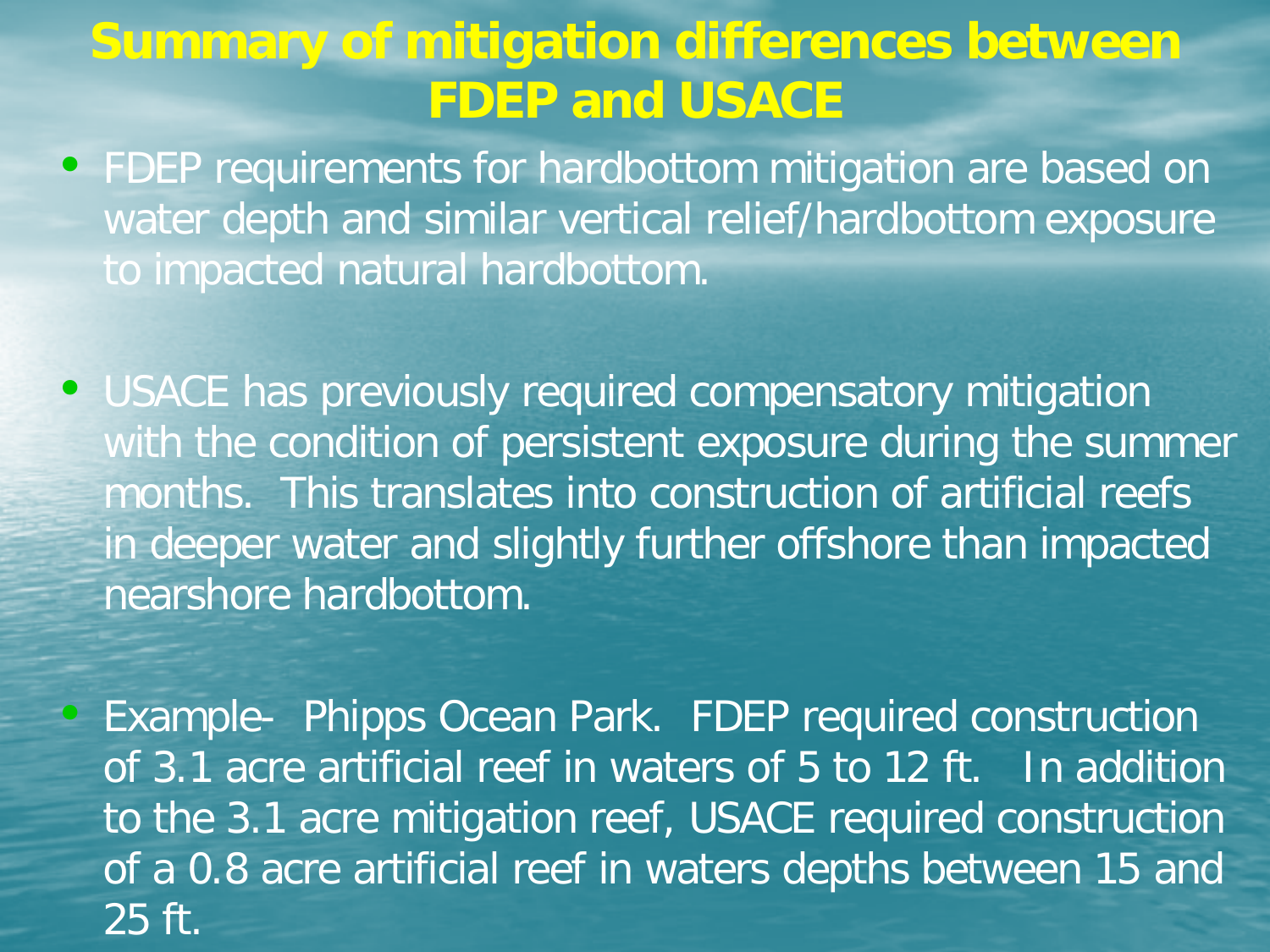**Legislative Mandate for the Nearshore Hardbottom Mitigation Study**

• FDEP received specifically appropriated funding to investigate the creation of artificial reef habitat as mitigation for nearshore hard bottom impacts.

• The proviso language states that the Department may spend up to \$500,000 conducting a study or studies to assist applicants in the appropriate design and siting of hardbottom or reef mitigation, and to assist in resolving technical differences between hard bottom or reef mitigation requirements of the State and the Corps.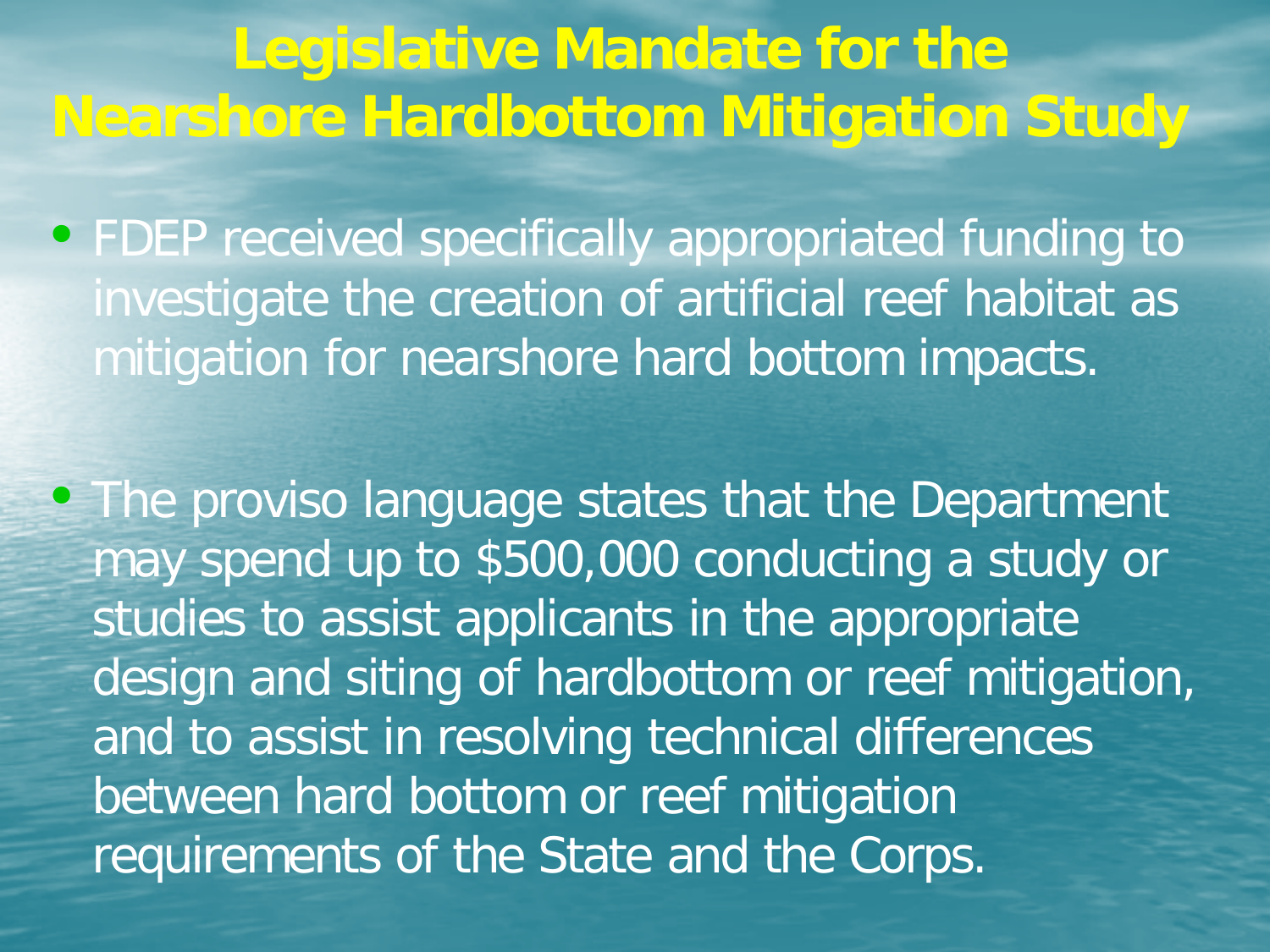## **Project History/Timeline**

- FDEP developed a list of research questions, held a workshop in May 2007, and solicited proposals for a study plan.
- Draft study plan was received in August 2007 by CSA Project Team. Approved by TAC in October 2007.
- Two phases- literature review and field study. Literature review was finalized in June 2009. Field study plan was approved by TAC in May 2009 (updated in 2010).

• First sampling event was conducted in June/July 2009. Due to contracting delays, Phase II was not approved by FDEP until late 2011. Second field sampling event was completed in February/March 2012.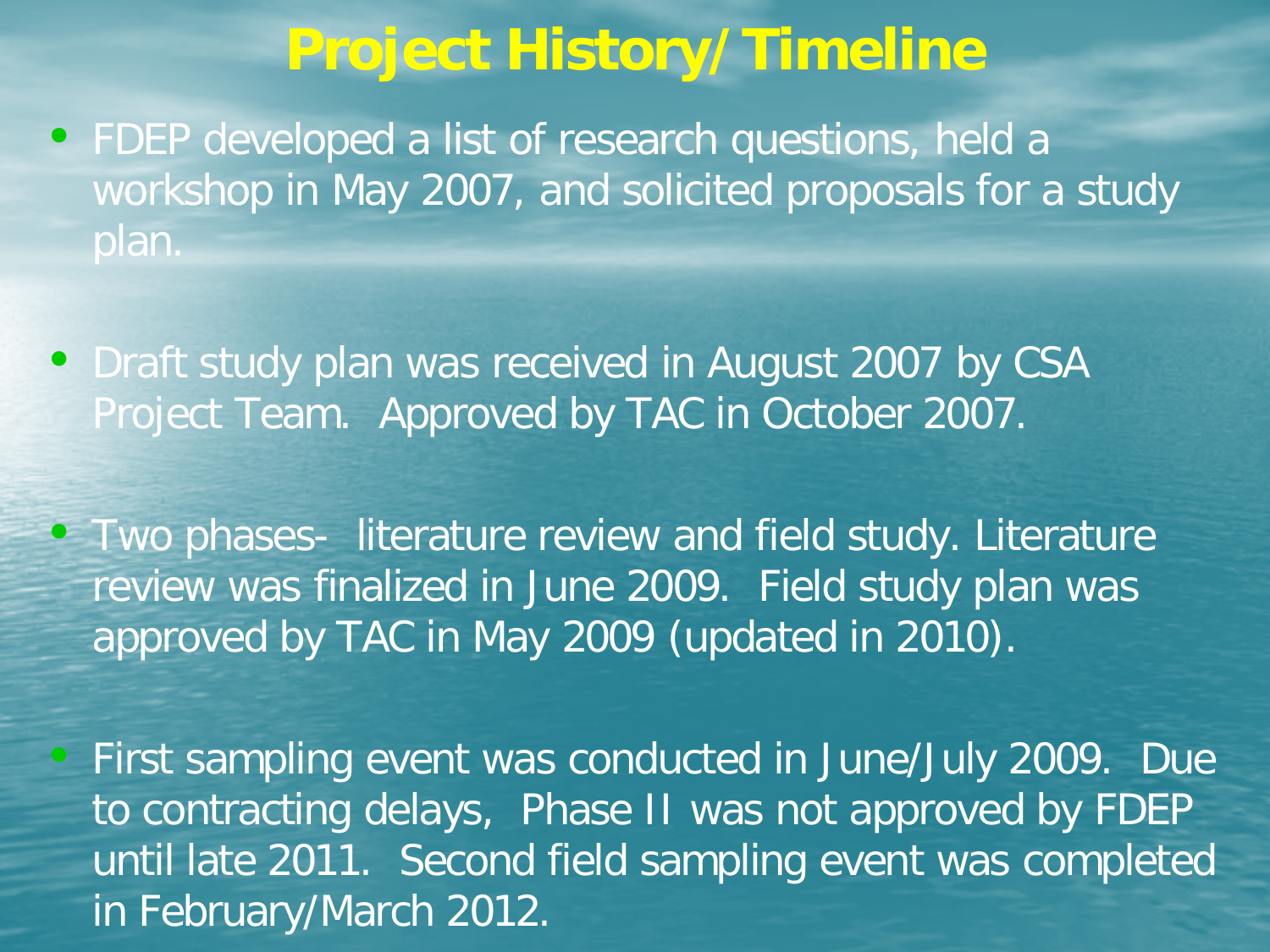# **Field Study Research Questions**

• How do specific ecological functions provided by hardbottom vary with respect to water depth in the nearshore environment of southeastern Florida (Palm Beach County)?

• What is the appropriate design and placement of hardbottom or reef mitigation that will restore ecological functions of NHB in southeastern Florida?

• Does NHB provide specific ecological functions which are lost when NHB is buried during beach nourishment?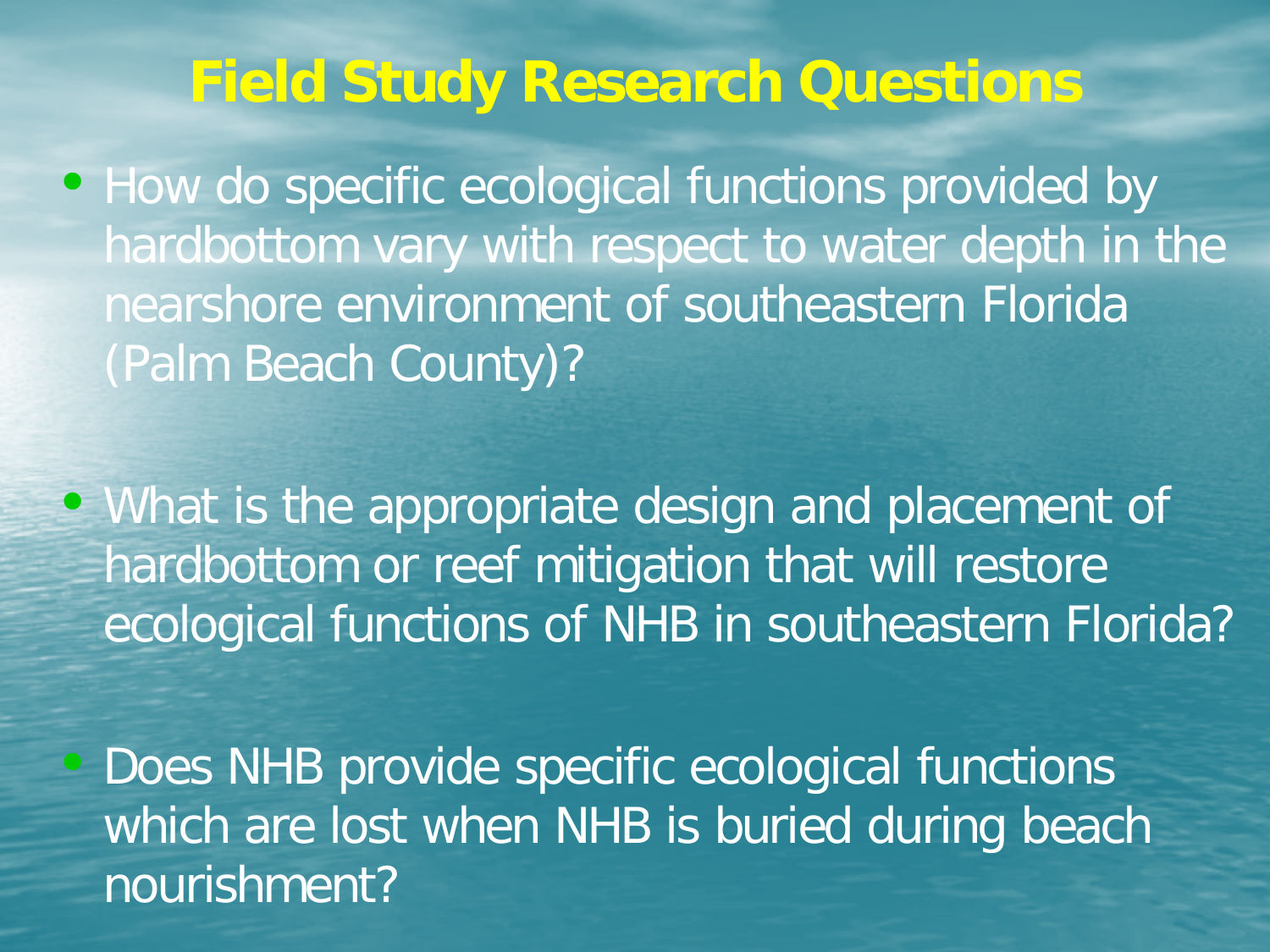## **Purpose of TAC meeting**

• The field study is being implemented using an adaptive management approach to allow for evaluation of data gaps and adjustment of field methods in Year 2.

• Solicit TAC member feedback on the changes that have occurred in the field study plan and recommendations for Year 2 sampling.

Ultimate goal of the TAC is to ensure that the study is consistent with the FDEP legislative mandate and meets the intent of the proviso language.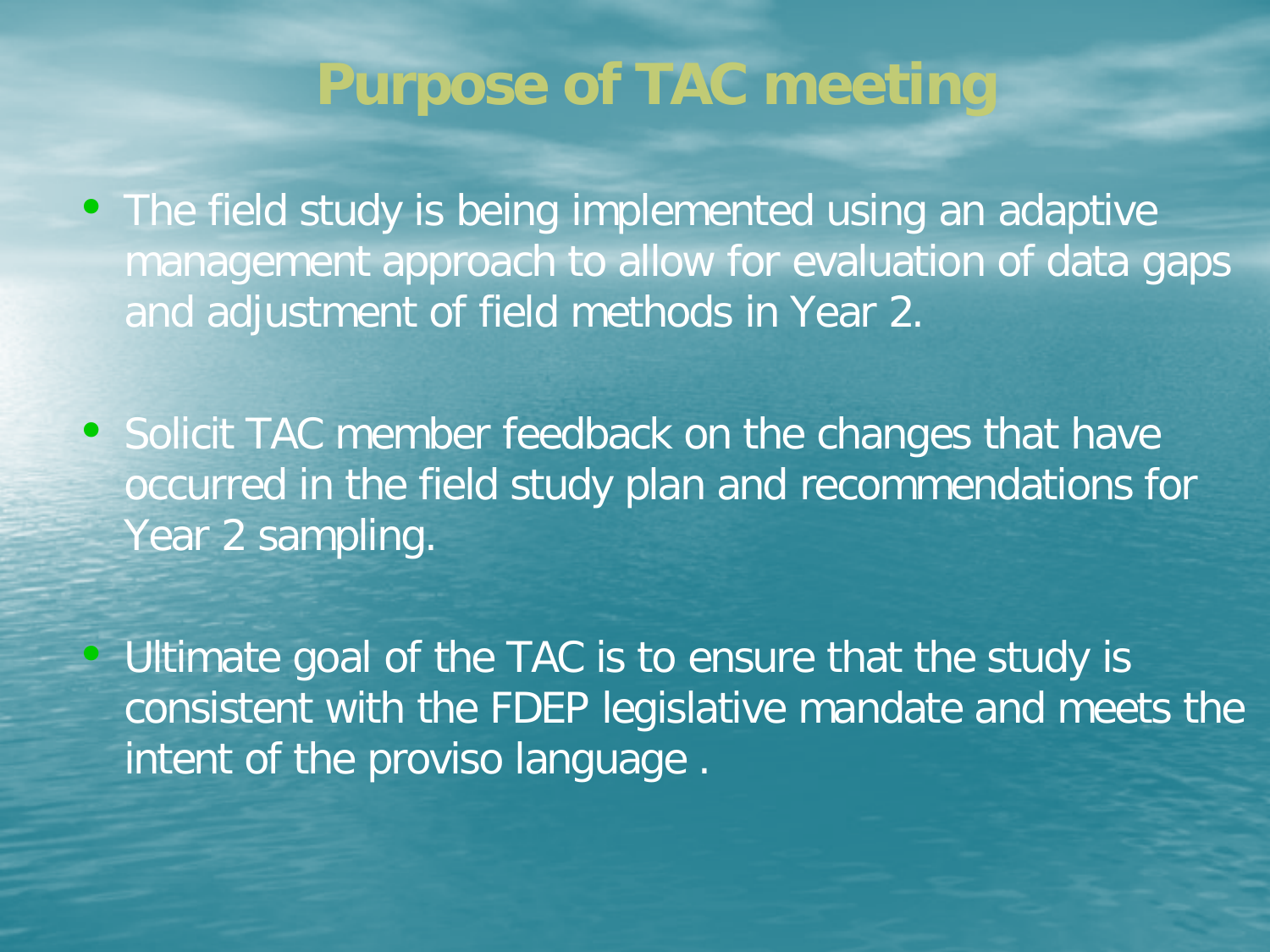# Field Sampling and Reporting Schedule

| Task                                                        | 2011 | 2012 |  |   |   |  |  |   |   |   |   | 2013 |  |   |   |   |   |   |  |   |           |  |  |   |
|-------------------------------------------------------------|------|------|--|---|---|--|--|---|---|---|---|------|--|---|---|---|---|---|--|---|-----------|--|--|---|
|                                                             | D    | F    |  | A | M |  |  | A | s | O | N | D    |  | F | М | A | M |   |  | A | S         |  |  | D |
| 1. Field Sampling Event 2                                   |      |      |  |   |   |  |  |   |   |   |   |      |  |   |   |   |   |   |  |   |           |  |  |   |
| 2. Field Sampling Event 3                                   |      |      |  |   |   |  |  |   |   |   |   |      |  |   |   |   |   |   |  |   |           |  |  |   |
| Field Sampling Event 4<br>3                                 |      |      |  |   |   |  |  |   |   |   |   |      |  |   |   |   |   |   |  |   |           |  |  |   |
| Data Analysis<br>4.                                         |      |      |  |   |   |  |  | ٠ |   |   |   |      |  |   |   |   |   |   |  |   |           |  |  |   |
| <b>Technical Advisory</b><br>5.<br><b>Committee Meeting</b> |      |      |  |   |   |  |  |   |   | ٠ |   |      |  |   |   |   |   |   |  |   |           |  |  |   |
| 6. Field Sampling Event 5                                   |      |      |  |   |   |  |  |   |   |   |   |      |  |   |   |   |   |   |  |   |           |  |  |   |
| Field Sampling Event 6                                      |      |      |  |   |   |  |  |   |   |   |   |      |  |   |   |   |   |   |  |   |           |  |  |   |
| 8. Data Analysis                                            |      |      |  |   |   |  |  |   |   |   |   |      |  | ۰ |   |   |   | ۰ |  |   |           |  |  |   |
| 9. Draft Report                                             |      |      |  |   |   |  |  |   |   |   |   |      |  |   |   |   |   |   |  |   | $\bullet$ |  |  |   |
| 10. Technical Advisory<br><b>Committee Meeting</b>          |      |      |  |   |   |  |  |   |   |   |   |      |  |   |   |   |   |   |  |   |           |  |  |   |
| 11. Final Report                                            |      |      |  |   |   |  |  |   |   |   |   |      |  |   |   |   |   |   |  |   |           |  |  |   |